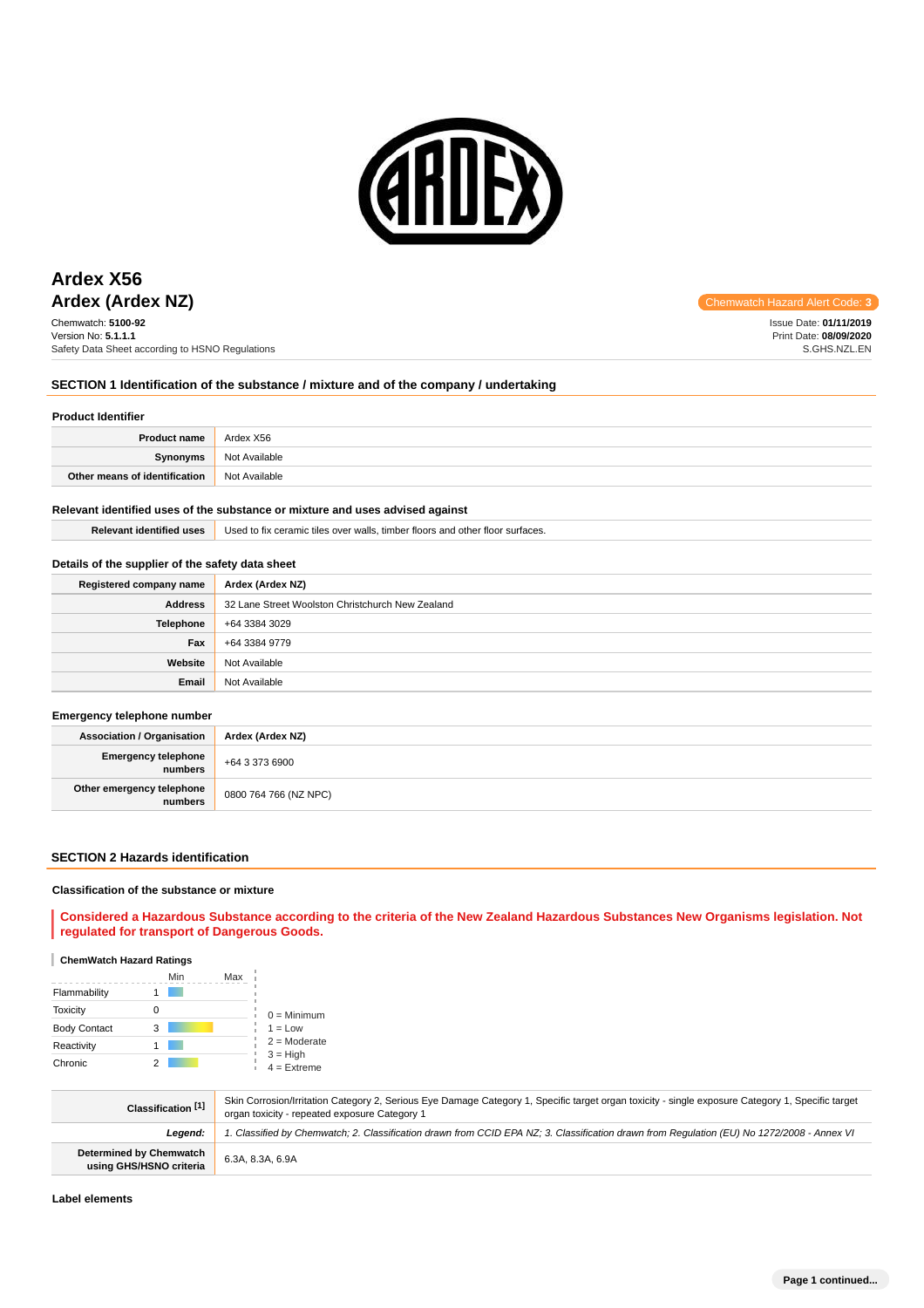

**Signal word Danger**

### **Hazard statement(s)**

| H315 | Causes skin irritation.                                         |
|------|-----------------------------------------------------------------|
| H318 | Causes serious eye damage.                                      |
| H370 | Causes damage to organs.                                        |
| H372 | Causes damage to organs through prolonged or repeated exposure. |

### **Precautionary statement(s) Prevention**

| P <sub>260</sub> | Do not breathe dust/fume.                                                  |
|------------------|----------------------------------------------------------------------------|
| P280             | Wear protective gloves/protective clothing/eye protection/face protection. |
| <b>P270</b>      | Do not eat, drink or smoke when using this product.                        |

### **Precautionary statement(s) Response**

| P305+P351+P338 | IF IN EYES: Rinse cautiously with water for several minutes. Remove contact lenses, if present and easy to do. Continue rinsing. |  |
|----------------|----------------------------------------------------------------------------------------------------------------------------------|--|
| P308+P311      | IF exposed or concerned: Call a POISON CENTER/doctor/physician/first aider.                                                      |  |
| <b>P310</b>    | Immediately call a POISON CENTER/doctor/physician/first aider.                                                                   |  |
| P321           | Specific treatment (see advice on this label).                                                                                   |  |

### **Precautionary statement(s) Storage**

**P405** Store locked up.

### **Precautionary statement(s) Disposal**

**P501** Dispose of contents/container to authorised hazardous or special waste collection point in accordance with any local regulation.

### **SECTION 3 Composition / information on ingredients**

### **Substances**

See section below for composition of Mixtures

### **Mixtures**

| <b>CAS No</b> | %[weight] | Name                             |
|---------------|-----------|----------------------------------|
| 25067-34-9    | $30$      | ethylene vinyl alcohol copolymer |
| 65997-15-1    | 10-30     | portland cement                  |
| 14808-60-7.   | 10-30     | graded sand                      |
| Not Available | 10-30     | rubber crumb.                    |
| Not Available | < 10      | additives                        |

### **SECTION 4 First aid measures**

### **Description of first aid measures**

| <b>Eye Contact</b>  | If this product comes in contact with the eyes:<br>Immediately hold eyelids apart and flush the eye continuously with running water.<br>Ensure complete irrigation of the eye by keeping eyelids apart and away from eye and moving the eyelids by occasionally lifting the upper<br>and lower lids.<br>► Continue flushing until advised to stop by the Poisons Information Centre or a doctor, or for at least 15 minutes.<br>Transport to hospital or doctor without delay.<br>Removal of contact lenses after an eye injury should only be undertaken by skilled personnel. |
|---------------------|---------------------------------------------------------------------------------------------------------------------------------------------------------------------------------------------------------------------------------------------------------------------------------------------------------------------------------------------------------------------------------------------------------------------------------------------------------------------------------------------------------------------------------------------------------------------------------|
| <b>Skin Contact</b> | If skin contact occurs:<br>Immediately remove all contaminated clothing, including footwear.<br>Flush skin and hair with running water (and soap if available).<br>Seek medical attention in event of irritation.                                                                                                                                                                                                                                                                                                                                                               |
| Inhalation          | If fumes or combustion products are inhaled remove from contaminated area.<br>Lay patient down. Keep warm and rested.<br>▶ Prostheses such as false teeth, which may block airway, should be removed, where possible, prior to initiating first aid procedures.<br>Apply artificial respiration if not breathing, preferably with a demand valve resuscitator, bag-valve mask device, or pocket mask as trained.<br>Perform CPR if necessary.<br>Transport to hospital, or doctor, without delay.                                                                               |
| Ingestion           | Immediately give a glass of water.<br>First aid is not generally required. If in doubt, contact a Poisons Information Centre or a doctor.                                                                                                                                                                                                                                                                                                                                                                                                                                       |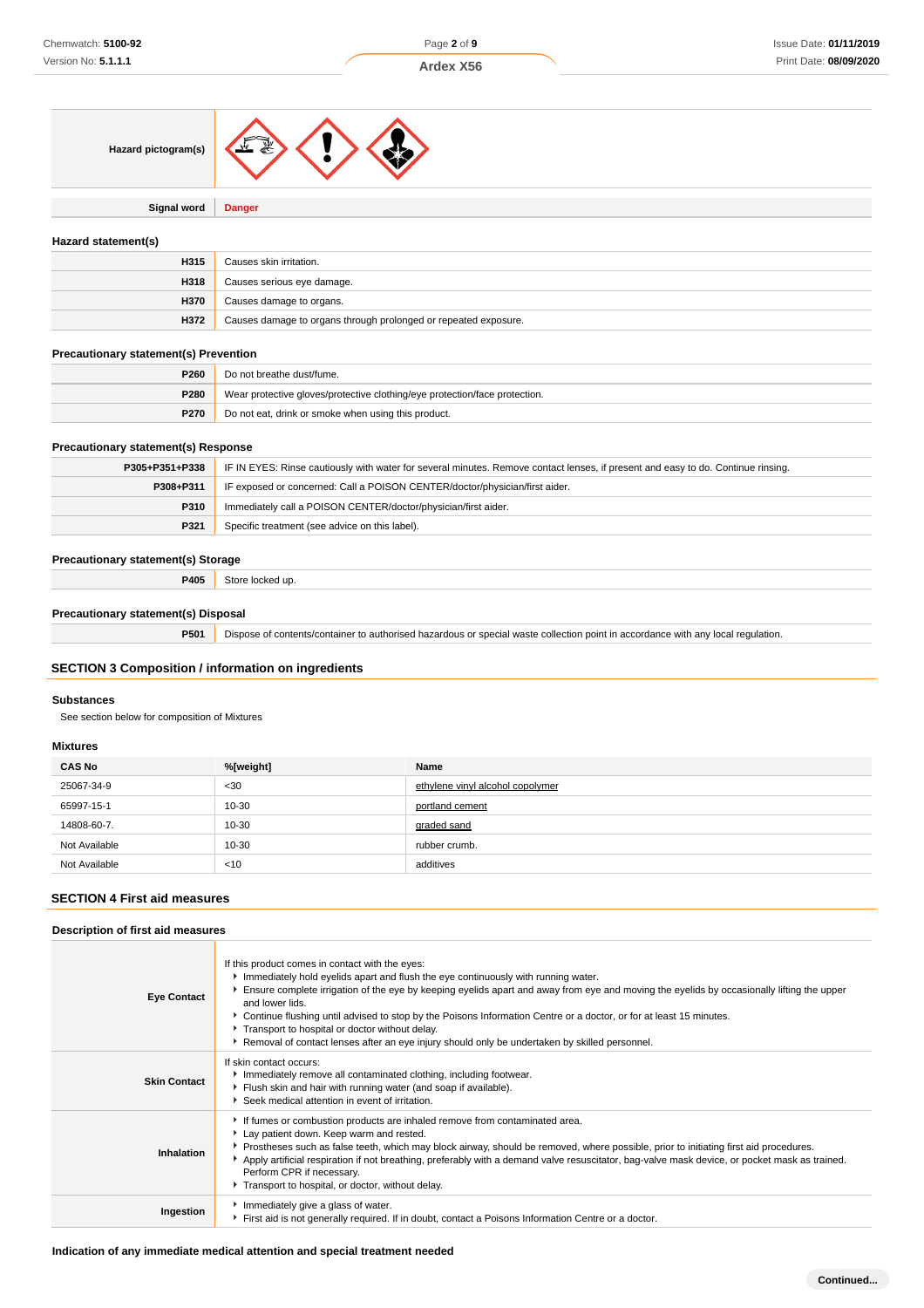Treat symptomatically.

### **SECTION 5 Firefighting measures**

### **Extinguishing media**

### Foam.

- Dry chemical powder.
- ▶ BCF (where regulations permit).
- Carbon dioxide.

### **Special hazards arising from the substrate or mixture**

| <b>Fire Incompatibility</b>    | Avoid contamination with oxidising agents i.e. nitrates, oxidising acids, chlorine bleaches, pool chlorine etc. as ignition may result                                                                                                                                                                                                                                                                                                                                                                                                                                                                                                                                                                                                                                                                                                                                                                                                                                                                                                                      |  |  |
|--------------------------------|-------------------------------------------------------------------------------------------------------------------------------------------------------------------------------------------------------------------------------------------------------------------------------------------------------------------------------------------------------------------------------------------------------------------------------------------------------------------------------------------------------------------------------------------------------------------------------------------------------------------------------------------------------------------------------------------------------------------------------------------------------------------------------------------------------------------------------------------------------------------------------------------------------------------------------------------------------------------------------------------------------------------------------------------------------------|--|--|
| <b>Advice for firefighters</b> |                                                                                                                                                                                                                                                                                                                                                                                                                                                                                                                                                                                                                                                                                                                                                                                                                                                                                                                                                                                                                                                             |  |  |
| <b>Fire Fighting</b>           | Alert Fire Brigade and tell them location and nature of hazard.<br>▶ Wear breathing apparatus plus protective gloves.<br>▶ Prevent, by any means available, spillage from entering drains or water courses.<br>► Use water delivered as a fine spray to control fire and cool adjacent area.                                                                                                                                                                                                                                                                                                                                                                                                                                                                                                                                                                                                                                                                                                                                                                |  |  |
| <b>Fire/Explosion Hazard</b>   | Solid which exhibits difficult combustion or is difficult to ignite.<br>Avoid generating dust, particularly clouds of dust in a confined or unventilated space as dusts may form an explosive mixture with air, and<br>any source of ignition, i.e. flame or spark, will cause fire or explosion.<br>> Dust clouds generated by the fine grinding of the solid are a particular hazard; accumulations of fine dust (420 micron or less) may burn<br>rapidly and fiercely if ignited; once initiated larger particles up to 1400 microns diameter will contribute to the propagation of an explosion.<br>A dust explosion may release large quantities of gaseous products; this in turn creates a subsequent pressure rise of explosive force capable<br>of damaging plant and buildings and injuring people.<br>Other decomposition products include:<br>carbon monoxide (CO)<br>carbon dioxide (CO2)<br>silicon dioxide (SiO2)<br>other pyrolysis products typical of burning organic material.<br>May emit poisonous fumes.<br>May emit corrosive fumes. |  |  |

### **SECTION 6 Accidental release measures**

### **Personal precautions, protective equipment and emergency procedures**

See section 8

### **Environmental precautions**

See section 12

### **Methods and material for containment and cleaning up**

| <b>Minor Spills</b> | Clean up all spills immediately.<br>Avoid breathing dust and contact with skin and eyes.<br>Wear protective clothing, gloves, safety glasses and dust respirator.<br>Use dry clean up procedures and avoid generating dust. |
|---------------------|-----------------------------------------------------------------------------------------------------------------------------------------------------------------------------------------------------------------------------|
| <b>Major Spills</b> | Moderate hazard.<br>CAUTION: Advise personnel in area.<br>Alert Emergency Services and tell them location and nature of hazard.<br>Control personal contact by wearing protective clothing.                                 |

Personal Protective Equipment advice is contained in Section 8 of the SDS.

### **SECTION 7 Handling and storage**

| Precautions for safe handling |                                                                                                                                                                                                                                                                                                                                                                                                                                                                                                                                                                                                                                                                                                                                                                   |
|-------------------------------|-------------------------------------------------------------------------------------------------------------------------------------------------------------------------------------------------------------------------------------------------------------------------------------------------------------------------------------------------------------------------------------------------------------------------------------------------------------------------------------------------------------------------------------------------------------------------------------------------------------------------------------------------------------------------------------------------------------------------------------------------------------------|
| Safe handling                 | Avoid all personal contact, including inhalation.<br>▶ Wear protective clothing when risk of exposure occurs.<br>Use in a well-ventilated area.<br>Prevent concentration in hollows and sumps.<br>▶ Organic powders when finely divided over a range of concentrations regardless of particulate size or shape and suspended in air or some<br>other oxidizing medium may form explosive dust-air mixtures and result in a fire or dust explosion (including secondary explosions)<br>Minimise airborne dust and eliminate all ignition sources. Keep away from heat, hot surfaces, sparks, and flame.<br>Establish good housekeeping practices.<br>► Remove dust accumulations on a regular basis by vacuuming or gentle sweeping to avoid creating dust clouds. |
| Other information             | Keep dry.<br>Store under cover.<br>Protect containers against physical damage.<br>• Observe manufacturer's storage and handling recommendations contained within this SDS.                                                                                                                                                                                                                                                                                                                                                                                                                                                                                                                                                                                        |

### **Conditions for safe storage, including any incompatibilities** Π

| Suitable container | Multi-ply paper bag with sealed plastic liner or heavy gauge plastic bag.                                                                                                                                                                                |  |  |  |
|--------------------|----------------------------------------------------------------------------------------------------------------------------------------------------------------------------------------------------------------------------------------------------------|--|--|--|
|                    | NOTE: Bags should be stacked, blocked, interlocked, and limited in height so that they are stable and secure against sliding or collapse. Check<br>that all containers are clearly labelled and free from leaks. Packing as recommended by manufacturer. |  |  |  |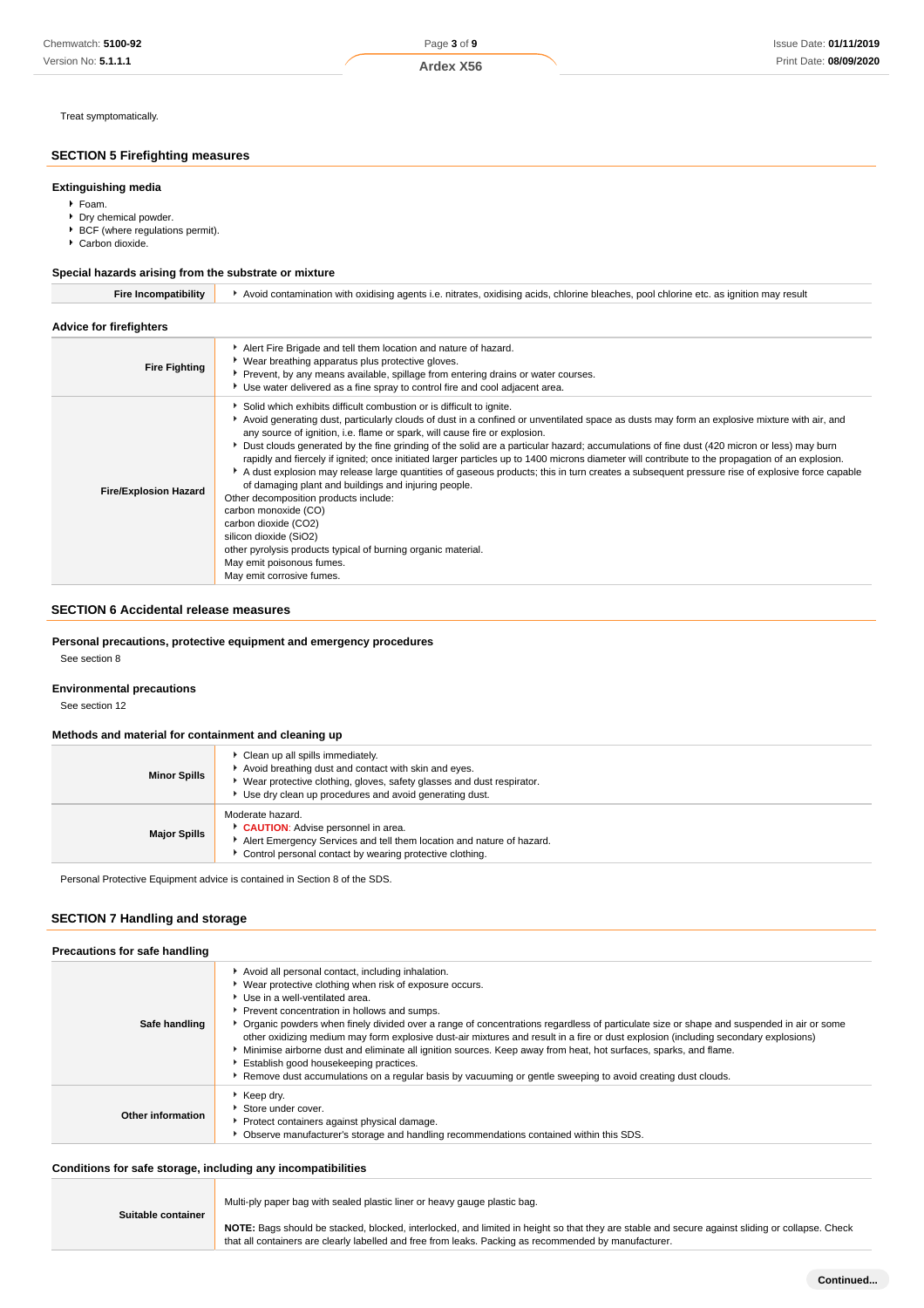Page **4** of **9**

### **Ardex X56**

## **Storage incompatibility**

Avoid contact with copper, aluminium and their alloys.

Avoid strong acids, acid chlorides, acid anhydrides and chloroformates.

Avoid reaction with oxidising agents

### **SECTION 8 Exposure controls / personal protection**

### **Control parameters**

**Occupational Exposure Limits (OEL)**

#### **INGREDIENT DATA** I

| Source                                            | Ingredient      | <b>Material name</b>            | <b>TWA</b>       | <b>STEL</b>   | Peak          | <b>Notes</b>           |
|---------------------------------------------------|-----------------|---------------------------------|------------------|---------------|---------------|------------------------|
| New Zealand Workplace<br>Exposure Standards (WES) | portland cement | Portland cement                 | $3 \text{ mg/m}$ | Not Available | Not Available | dsen-Dermal sensitiser |
| New Zealand Workplace<br>Exposure Standards (WES) | portland cement | Portland cement respirable dust | 1 mg/m3          | Not Available | Not Available | dsen-Dermal sensitiser |
| New Zealand Workplace<br>Exposure Standards (WES) | graded sand     | Quartz respirable dust          | $0.05$ mg/m $3$  | Not Available | Not Available | Not Available          |

### **Emergency Limits**

| Ingredient                       | <b>Material name</b>                                              | TEEL-1 |                     | TEEL-2            | TEEL-3    |
|----------------------------------|-------------------------------------------------------------------|--------|---------------------|-------------------|-----------|
| graded sand                      | Silica, crystalline-quartz; (Silicon dioxide)<br>$0.075$ mg/m $3$ |        |                     | $33 \text{ mg/m}$ | 200 mg/m3 |
|                                  |                                                                   |        |                     |                   |           |
| Ingredient                       | <b>Original IDLH</b>                                              |        | <b>Revised IDLH</b> |                   |           |
| ethylene vinyl alcohol copolymer | Not Available                                                     |        | Not Available       |                   |           |
| portland cement                  | 5,000 mg/m3                                                       |        | Not Available       |                   |           |
| graded sand                      | 25 mg/m3 / 50 mg/m3                                               |        | Not Available       |                   |           |

### **Exposure controls**

| Appropriate engineering<br>controls | Engineering controls are used to remove a hazard or place a barrier between the worker and the hazard. Well-designed engineering controls can<br>be highly effective in protecting workers and will typically be independent of worker interactions to provide this high level of protection.<br>The basic types of engineering controls are:<br>Process controls which involve changing the way a job activity or process is done to reduce the risk.<br>Enclosure and/or isolation of emission source which keeps a selected hazard "physically" away from the worker and ventilation that strategically<br>"adds" and "removes" air in the work environment. |
|-------------------------------------|-----------------------------------------------------------------------------------------------------------------------------------------------------------------------------------------------------------------------------------------------------------------------------------------------------------------------------------------------------------------------------------------------------------------------------------------------------------------------------------------------------------------------------------------------------------------------------------------------------------------------------------------------------------------|
| <b>Personal protection</b>          |                                                                                                                                                                                                                                                                                                                                                                                                                                                                                                                                                                                                                                                                 |
| Eye and face protection             | Safety glasses with side shields.<br>Chemical goggles.<br>▶ Contact lenses may pose a special hazard; soft contact lenses may absorb and concentrate irritants. A written policy document, describing<br>the wearing of lenses or restrictions on use, should be created for each workplace or task.                                                                                                                                                                                                                                                                                                                                                            |
| <b>Skin protection</b>              | See Hand protection below                                                                                                                                                                                                                                                                                                                                                                                                                                                                                                                                                                                                                                       |
| Hands/feet protection               | <b>NOTE:</b><br>The material may produce skin sensitisation in predisposed individuals. Care must be taken, when removing gloves and other protective<br>equipment, to avoid all possible skin contact.<br>Contaminated leather items, such as shoes, belts and watch-bands should be removed and destroyed.<br>Experience indicates that the following polymers are suitable as glove materials for protection against undissolved, dry solids, where abrasive<br>particles are not present.<br>• polychloroprene.<br>nitrile rubber.<br>butyl rubber.                                                                                                         |
| <b>Body protection</b>              | See Other protection below                                                                                                                                                                                                                                                                                                                                                                                                                                                                                                                                                                                                                                      |
| Other protection                    | • Overalls.<br>▶ P.V.C apron.<br>Barrier cream.<br>Skin cleansing cream.                                                                                                                                                                                                                                                                                                                                                                                                                                                                                                                                                                                        |

### **Respiratory protection**

Particulate. (AS/NZS 1716 & 1715, EN 143:2000 & 149:001, ANSI Z88 or national equivalent)

| <b>Required Minimum Protection Factor</b> | <b>Half-Face Respirator</b> | <b>Full-Face Respirator</b> | <b>Powered Air Respirator</b> |
|-------------------------------------------|-----------------------------|-----------------------------|-------------------------------|
| up to 10 x ES                             | P <sub>1</sub><br>Air-line* | <br>                        | PAPR-P1                       |
| up to $50 \times ES$                      | Air-line**                  | P <sub>2</sub>              | PAPR-P2                       |
| up to $100 \times ES$                     | $\overline{\phantom{a}}$    | P <sub>3</sub>              |                               |
|                                           |                             | Air-line*                   |                               |
| $100 + x ES$                              |                             | Air-line**                  | PAPR-P3                       |

\* - Negative pressure demand \*\* - Continuous flow

A(All classes) = Organic vapours, B AUS or B1 = Acid gasses, B2 = Acid gas or hydrogen cyanide(HCN), B3 = Acid gas or hydrogen cyanide(HCN), E = Sulfur dioxide(SO2), G = Agricultural chemicals, K = Ammonia(NH3), Hg = Mercury, NO = Oxides of nitrogen, MB = Methyl bromide, AX = Low boiling point organic compounds(below 65 degC)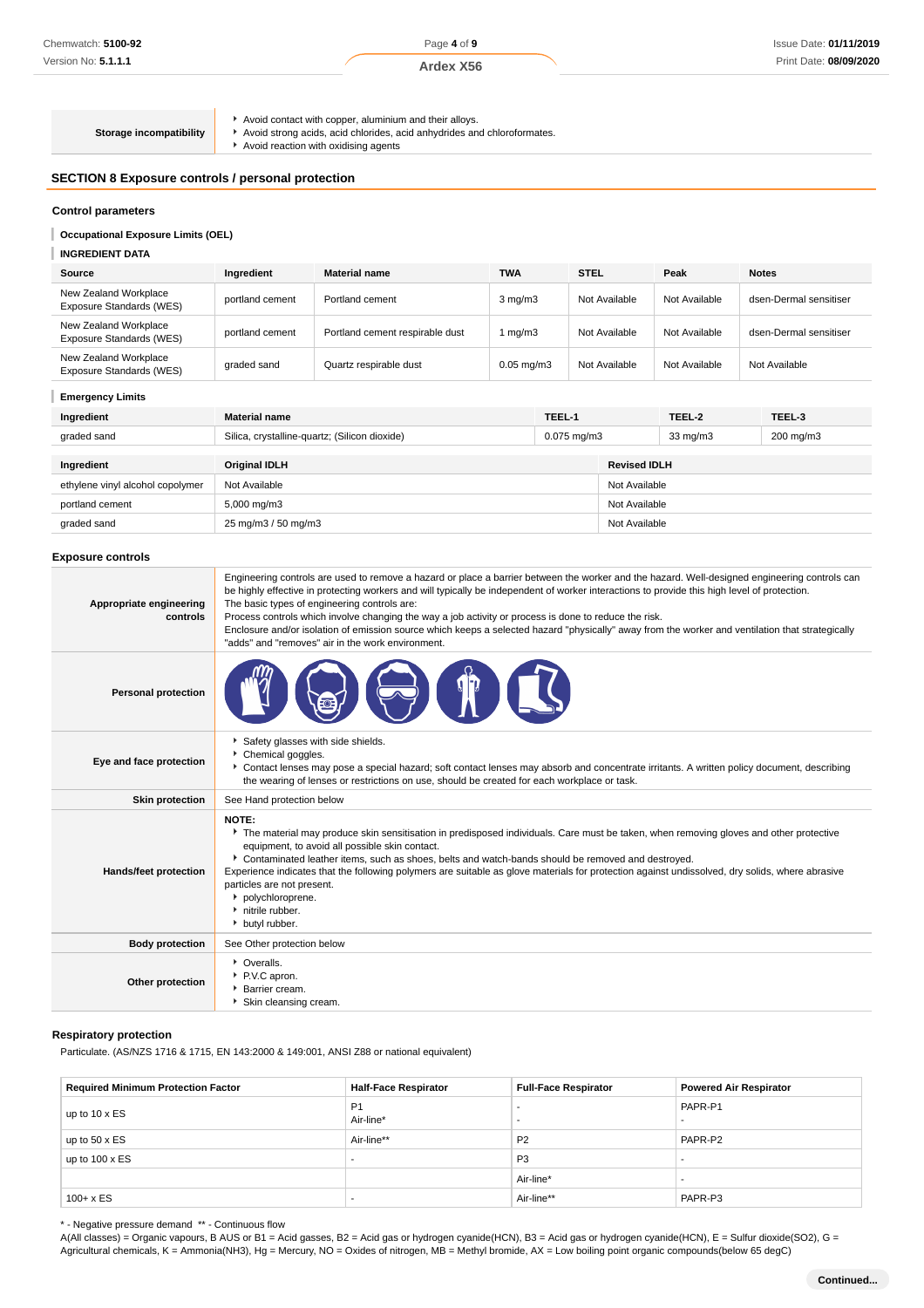| Chemwatch: 5100-92  | Page 5 of 9      | Issue Date: 01/11/2019 |
|---------------------|------------------|------------------------|
| Version No: 5.1.1.1 | <b>Ardex X56</b> | Print Date: 08/09/2020 |
|                     |                  |                        |

- Respirators may be necessary when engineering and administrative controls do not adequately prevent exposures.
- Figure 1.1 The decision to use respiratory protection should be based on professional judgment that takes into account toxicity information, exposure measurement data, and frequency and likelihood of the worker's exposure - ensure users are not subject to high thermal loads which may result in heat stress or distress due to personal protective equipment (powered, positive flow, full face apparatus may be an option).
- Published occupational exposure limits, where they exist, will assist in determining the adequacy of the selected respiratory protection. These may be government mandated or vendor recommended.
- Certified respirators will be useful for protecting workers from inhalation of particulates when properly selected and fit tested as part of a complete respiratory protection program.
- Use approved positive flow mask if significant quantities of dust becomes airborne.
- $\blacktriangleright$  Try to avoid creating dust conditions.

### **SECTION 9 Physical and chemical properties**

### **Information on basic physical and chemical properties**

| Appearance                                      | Coloured powder with no dsicernible odour; disperses in water. |                                            |                |
|-------------------------------------------------|----------------------------------------------------------------|--------------------------------------------|----------------|
|                                                 |                                                                |                                            |                |
| <b>Physical state</b>                           | <b>Divided Solid</b>                                           | Relative density (Water = 1)               | Not Available  |
| Odour                                           | Not Available                                                  | Partition coefficient n-octanol<br>/ water | Not Available  |
| <b>Odour threshold</b>                          | Not Available                                                  | Auto-ignition temperature (°C)             | Not Available  |
| pH (as supplied)                                | Not Available                                                  | <b>Decomposition temperature</b>           | Not Available  |
| Melting point / freezing point<br>(°C)          | Not Available                                                  | Viscosity (cSt)                            | Not Available  |
| Initial boiling point and boiling<br>range (°C) | Not Available                                                  | Molecular weight (g/mol)                   | Not Available  |
| Flash point (°C)                                | Not Available                                                  | <b>Taste</b>                               | Not Available  |
| <b>Evaporation rate</b>                         | Not Available                                                  | <b>Explosive properties</b>                | Not Available  |
| <b>Flammability</b>                             | Not Available                                                  | <b>Oxidising properties</b>                | Not Available  |
| Upper Explosive Limit (%)                       | Not Available                                                  | Surface Tension (dyn/cm or<br>$mN/m$ )     | Not Applicable |
| Lower Explosive Limit (%)                       | Not Available                                                  | <b>Volatile Component (%vol)</b>           | Not Available  |
| Vapour pressure (kPa)                           | Not Available                                                  | Gas group                                  | Not Available  |
| Solubility in water                             | Partly miscible                                                | pH as a solution (1%)                      | Not Available  |
| Vapour density $(Air = 1)$                      | Not Available                                                  | VOC g/L                                    | Not Available  |

### **SECTION 10 Stability and reactivity**

| Reactivity                                 | See section 7                                                                                                                      |
|--------------------------------------------|------------------------------------------------------------------------------------------------------------------------------------|
| <b>Chemical stability</b>                  | • Unstable in the presence of incompatible materials.<br>Product is considered stable.<br>Hazardous polymerisation will not occur. |
| Possibility of hazardous<br>reactions      | See section 7                                                                                                                      |
| <b>Conditions to avoid</b>                 | See section 7                                                                                                                      |
| Incompatible materials                     | See section 7                                                                                                                      |
| <b>Hazardous decomposition</b><br>products | See section 5                                                                                                                      |

### **SECTION 11 Toxicological information**

### **Information on toxicological effects**

| Inhaled             | The material can cause respiratory irritation in some persons. The body's response to such irritation can cause further lung damage.<br>Persons with impaired respiratory function, airway diseases and conditions such as emphysema or chronic bronchitis, may incur further disability<br>if excessive concentrations of particulate are inhaled.<br>If prior damage to the circulatory or nervous systems has occurred or if kidney damage has been sustained, proper screenings should be<br>conducted on individuals who may be exposed to further risk if handling and use of the material result<br>in excessive exposures.<br>Effects on lungs are significantly enhanced in the presence of respirable particles.                                                  |
|---------------------|-----------------------------------------------------------------------------------------------------------------------------------------------------------------------------------------------------------------------------------------------------------------------------------------------------------------------------------------------------------------------------------------------------------------------------------------------------------------------------------------------------------------------------------------------------------------------------------------------------------------------------------------------------------------------------------------------------------------------------------------------------------------------------|
| Ingestion           | The material has NOT been classified by EC Directives or other classification systems as "harmful by ingestion". This is because of the lack of<br>corroborating animal or human evidence.                                                                                                                                                                                                                                                                                                                                                                                                                                                                                                                                                                                  |
| <b>Skin Contact</b> | This material can cause inflammation of the skin on contact in some persons.<br>The material may accentuate any pre-existing dermatitis condition<br>Irritation and skin reactions are possible with sensitive skin                                                                                                                                                                                                                                                                                                                                                                                                                                                                                                                                                         |
| Eye                 | If applied to the eyes, this material causes severe eye damage.                                                                                                                                                                                                                                                                                                                                                                                                                                                                                                                                                                                                                                                                                                             |
| Chronic             | Long-term exposure to respiratory irritants may result in airways disease, involving difficulty breathing and related whole-body problems.<br>Substance accumulation, in the human body, may occur and may cause some concern following repeated or long-term occupational exposure.<br>There is some evidence that inhaling this product is more likely to cause a sensitisation reaction in some persons compared to the general<br>population.<br>There is limited evidence that, skin contact with this product is more likely to cause a sensitisation reaction in some persons compared to the<br>general population.<br>Cement contact dermatitis (CCD) may occur when contact shows an allergic response, which may progress to sensitisation. Sensitisation is due |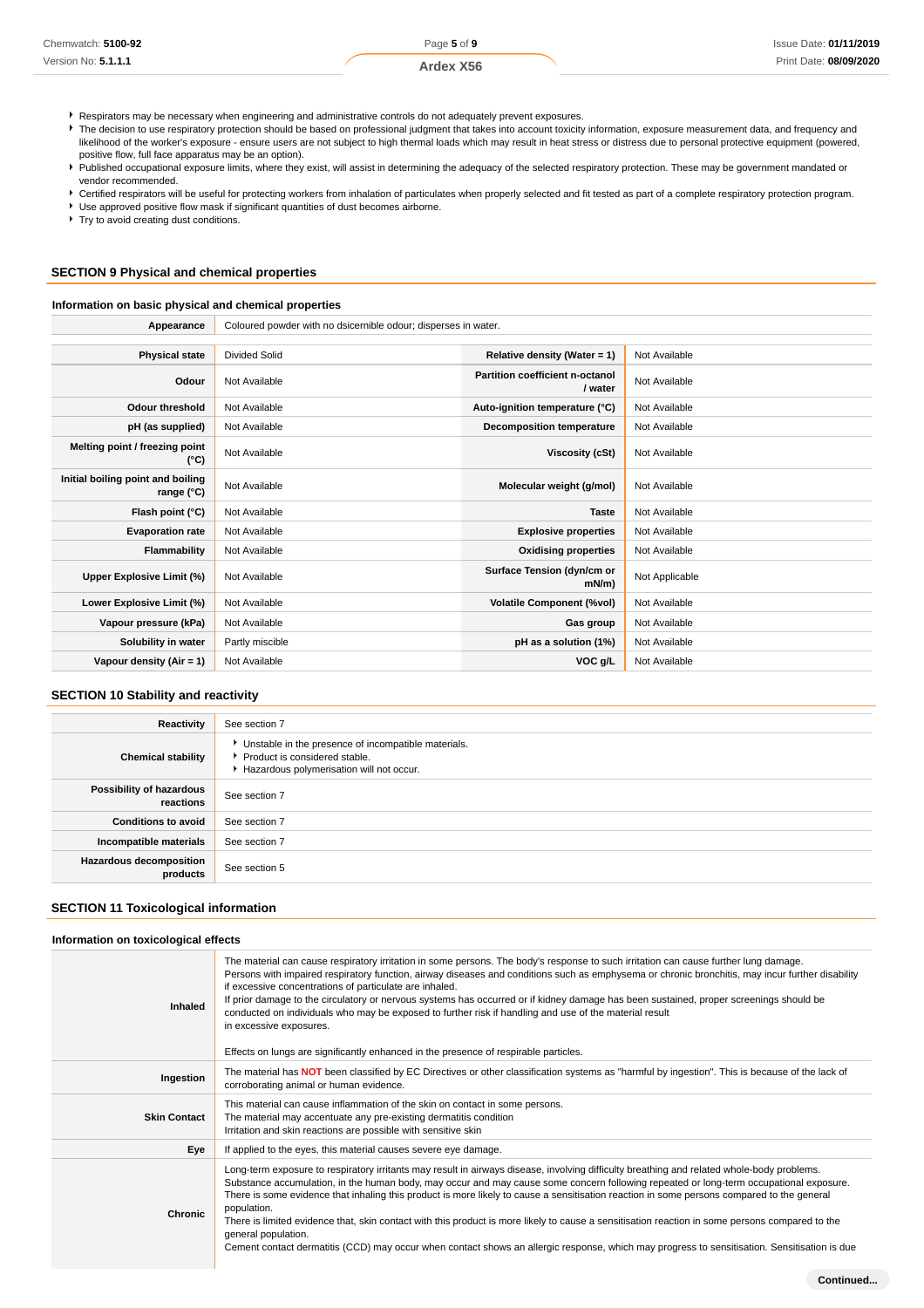|                                                                                              | to soluble chromates (chromate compounds) present in trace amounts in some cements and cement products. Soluble chromates readily<br>penetrate intact skin. Cement dermatitis can be characterised by fissures, eczematous rash, dystrophic nails, and dry skin; acute contact with<br>highly alkaline mixtures may cause localised necrosis.                                                                                                                                                                                                                                                                                                                                                                                                                                                |                                 |              |
|----------------------------------------------------------------------------------------------|----------------------------------------------------------------------------------------------------------------------------------------------------------------------------------------------------------------------------------------------------------------------------------------------------------------------------------------------------------------------------------------------------------------------------------------------------------------------------------------------------------------------------------------------------------------------------------------------------------------------------------------------------------------------------------------------------------------------------------------------------------------------------------------------|---------------------------------|--------------|
|                                                                                              |                                                                                                                                                                                                                                                                                                                                                                                                                                                                                                                                                                                                                                                                                                                                                                                              |                                 |              |
|                                                                                              | <b>TOXICITY</b>                                                                                                                                                                                                                                                                                                                                                                                                                                                                                                                                                                                                                                                                                                                                                                              | <b>IRRITATION</b>               |              |
| Ardex X56                                                                                    | Not Available                                                                                                                                                                                                                                                                                                                                                                                                                                                                                                                                                                                                                                                                                                                                                                                | Not Available                   |              |
| ethylene vinyl alcohol                                                                       | <b>TOXICITY</b>                                                                                                                                                                                                                                                                                                                                                                                                                                                                                                                                                                                                                                                                                                                                                                              | <b>IRRITATION</b>               |              |
| copolymer                                                                                    | Not Available                                                                                                                                                                                                                                                                                                                                                                                                                                                                                                                                                                                                                                                                                                                                                                                | Not Available                   |              |
|                                                                                              | <b>TOXICITY</b>                                                                                                                                                                                                                                                                                                                                                                                                                                                                                                                                                                                                                                                                                                                                                                              | <b>IRRITATION</b>               |              |
| portland cement                                                                              | Not Available                                                                                                                                                                                                                                                                                                                                                                                                                                                                                                                                                                                                                                                                                                                                                                                | Not Available                   |              |
|                                                                                              | <b>TOXICITY</b>                                                                                                                                                                                                                                                                                                                                                                                                                                                                                                                                                                                                                                                                                                                                                                              | <b>IRRITATION</b>               |              |
|                                                                                              | $0.3 \text{ mg/kg}^{[2]}$                                                                                                                                                                                                                                                                                                                                                                                                                                                                                                                                                                                                                                                                                                                                                                    | Not Available                   |              |
| graded sand                                                                                  | 50 mg/kg <sup>[2]</sup>                                                                                                                                                                                                                                                                                                                                                                                                                                                                                                                                                                                                                                                                                                                                                                      |                                 |              |
|                                                                                              | Oral (rat) LD50: =500 mg/kg $^{[2]}$                                                                                                                                                                                                                                                                                                                                                                                                                                                                                                                                                                                                                                                                                                                                                         |                                 |              |
| Legend:                                                                                      | 1. Value obtained from Europe ECHA Registered Substances - Acute toxicity 2.* Value obtained from manufacturer's SDS. Unless otherwise<br>specified data extracted from RTECS - Register of Toxic Effect of chemical Substances                                                                                                                                                                                                                                                                                                                                                                                                                                                                                                                                                              |                                 |              |
|                                                                                              | The following information refers to contact allergens as a group and may not be specific to this product.<br>Contact allergies quickly manifest themselves as contact eczema, more rarely as urticaria or Quincke's oedema. The pathogenesis of contact<br>eczema involves a cell-mediated (T lymphocytes) immune reaction of the delayed type. Other allergic skin reactions, e.g. contact urticaria,<br>involve antibody-mediated immune reactions. The significance of the contact allergen is not simply determined by its sensitisation potential: the<br>distribution of the substance and the opportunities for contact with it are equally important.                                                                                                                                |                                 |              |
| <b>PORTLAND CEMENT</b>                                                                       | Asthma-like symptoms may continue for months or even years after exposure to the material ends. This may be due to a non-allergic condition<br>known as reactive airways dysfunction syndrome (RADS) which can occur after exposure to high levels of highly irritating compound. Main<br>criteria for diagnosing RADS include the absence of previous airways disease in a non-atopic individual, with sudden onset of persistent<br>asthma-like symptoms within minutes to hours of a documented exposure to the irritant. Other criteria for diagnosis of RADS include a reversible<br>airflow pattern on lung function tests, moderate to severe bronchial hyperreactivity on methacholine challenge testing, and the lack of minimal<br>lymphocytic inflammation, without eosinophilia. |                                 |              |
| ETHYLENE VINYL ALCOHOL<br><b>COPOLYMER &amp; PORTLAND</b><br><b>CEMENT &amp; GRADED SAND</b> | No significant acute toxicological data identified in literature search.                                                                                                                                                                                                                                                                                                                                                                                                                                                                                                                                                                                                                                                                                                                     |                                 |              |
| <b>Acute Toxicity</b>                                                                        | ×                                                                                                                                                                                                                                                                                                                                                                                                                                                                                                                                                                                                                                                                                                                                                                                            | Carcinogenicity                 | ×            |
| <b>Skin Irritation/Corrosion</b>                                                             | ✔                                                                                                                                                                                                                                                                                                                                                                                                                                                                                                                                                                                                                                                                                                                                                                                            | <b>Reproductivity</b>           | ×            |
|                                                                                              | ✔                                                                                                                                                                                                                                                                                                                                                                                                                                                                                                                                                                                                                                                                                                                                                                                            | <b>STOT - Single Exposure</b>   | ✔            |
| <b>Serious Eye Damage/Irritation</b><br><b>Respiratory or Skin</b><br>sensitisation          | ×                                                                                                                                                                                                                                                                                                                                                                                                                                                                                                                                                                                                                                                                                                                                                                                            | <b>STOT - Repeated Exposure</b> | $\checkmark$ |

### **SECTION 12 Ecological information**

### **Toxicity Ardex X56 Endpoint Test Duration (hr) Species Species Value Source** Not Not Not Not Available Not Available Not Available Not Available Not Available Not Available Not Ava Available Not Available **ethylene vinyl alcohol copolymer Endpoint Test Duration (hr) Species Value Source** Not<br>Available Not Not Not Available Not Available Not Available Not Available Not Available Not Available Not Ava Available Not Available **portland cement Endpoint Test Duration (hr) Species Value Source** Not<br>Available Not Not Not Available Not Available Not Available Not Available Not Available Not Ava<br>Available Ava Available Not Available **graded sand Endpoint Test Duration (hr) Species Species Value Source** Not<br>Available Not Not Available Not Available Not Available Not Available Not Available Not Ava<br>Available Ava Available Not Available **Legend:** Extracted from 1. IUCLID Toxicity Data 2. Europe ECHA Registered Substances - Ecotoxicological Information - Aquatic Toxicity 3. EPIWIN Suite V3.12 (QSAR) - Aquatic Toxicity Data (Estimated) 4. US EPA, Ecotox database - Aquatic Toxicity Data 5. ECETOC Aquatic Hazard Assessment Data 6. NITE (Japan) - Bioconcentration Data 7. METI (Japan) - Bioconcentration Data 8. Vendor Data

**DO NOT** discharge into sewer or waterways.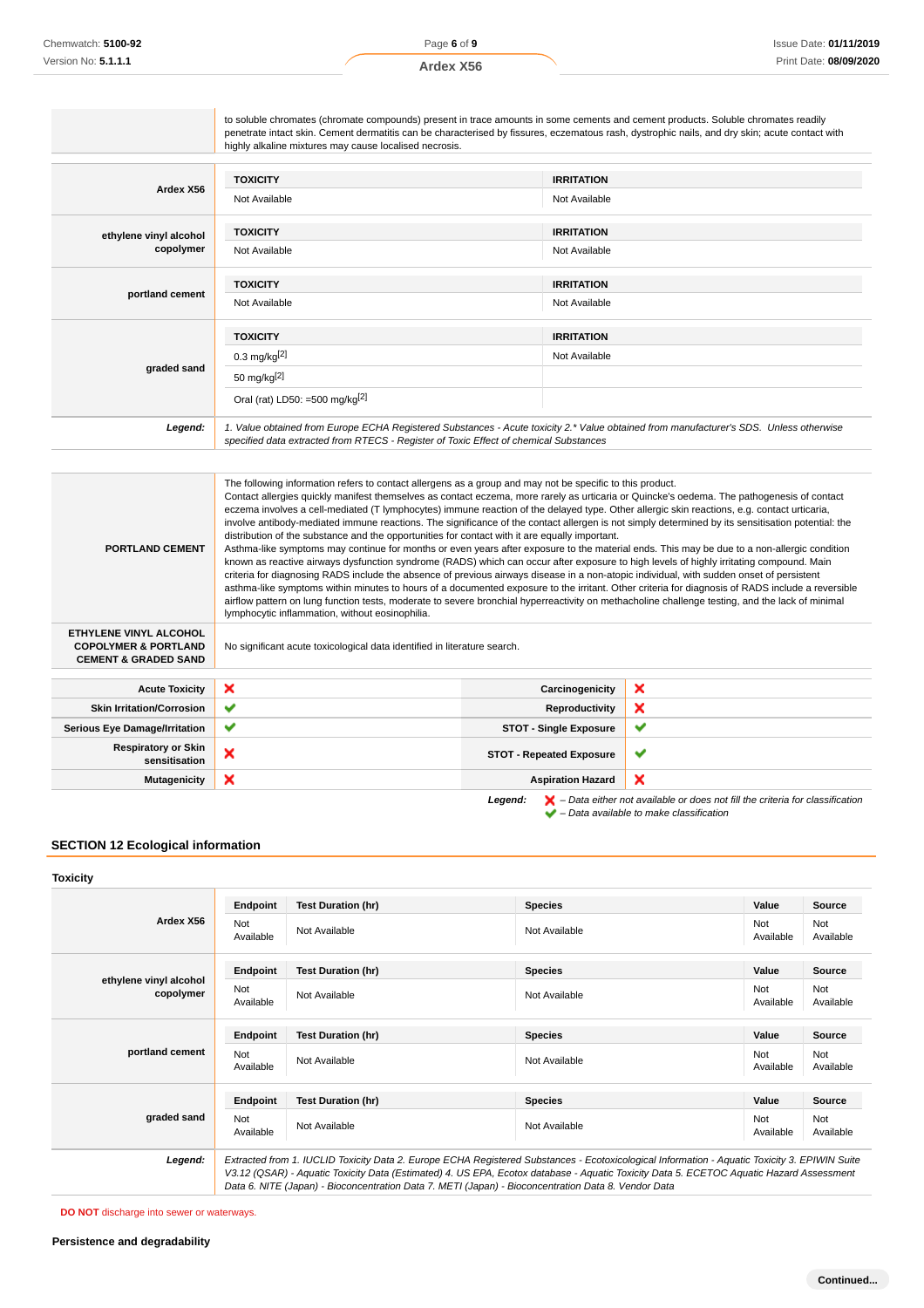| Ingredient                       | Persistence: Water/Soil               | Persistence: Air                      |  |
|----------------------------------|---------------------------------------|---------------------------------------|--|
|                                  | No Data available for all ingredients | No Data available for all ingredients |  |
|                                  |                                       |                                       |  |
| <b>Bioaccumulative potential</b> |                                       |                                       |  |
| Ingredient                       | <b>Bioaccumulation</b>                |                                       |  |
|                                  | No Data available for all ingredients |                                       |  |
|                                  |                                       |                                       |  |
| Mobility in soil                 |                                       |                                       |  |
| Ingredient                       | <b>Mobility</b>                       |                                       |  |
|                                  | No Data available for all ingredients |                                       |  |

### **SECTION 13 Disposal considerations**

| Waste treatment methods      |                                                                                                                                                                                                                                                                                                                                                                                                                                                                                                                                                                                                                                                                                                                                                                                                                                                              |
|------------------------------|--------------------------------------------------------------------------------------------------------------------------------------------------------------------------------------------------------------------------------------------------------------------------------------------------------------------------------------------------------------------------------------------------------------------------------------------------------------------------------------------------------------------------------------------------------------------------------------------------------------------------------------------------------------------------------------------------------------------------------------------------------------------------------------------------------------------------------------------------------------|
| Product / Packaging disposal | Legislation addressing waste disposal requirements may differ by country, state and/ or territory. Each user must refer to laws operating in their<br>area. In some areas, certain wastes must be tracked.<br>A Hierarchy of Controls seems to be common - the user should investigate:<br>Reduction<br>Reuse<br>$\blacktriangleright$ Recycling<br>Disposal (if all else fails)<br>This material may be recycled if unused, or if it has not been contaminated so as to make it unsuitable for its intended use.<br>DO NOT allow wash water from cleaning or process equipment to enter drains.<br>It may be necessary to collect all wash water for treatment before disposal.<br>In all cases disposal to sewer may be subject to local laws and regulations and these should be considered first.<br>• Where in doubt contact the responsible authority. |

Ensure that the hazardous substance is disposed in accordance with the Hazardous Substances (Disposal) Notice 2017

### **Disposal Requirements**

Packages that have been in direct contact with the hazardous substance must be only disposed if the hazardous substance was appropriately removed and cleaned out from the package. The package must be disposed according to the manufacturer's directions taking into account the material it is made of. Packages which hazardous content have been appropriately treated and removed may be recycled.

The hazardous substance must only be disposed if it has been treated by a method that changed the characteristics or composition of the substance and it is no longer hazardous.

### **SECTION 14 Transport information**

| <b>Labels Required</b>  |                |
|-------------------------|----------------|
| <b>Marine Pollutant</b> | <b>NO</b>      |
| <b>HAZCHEM</b>          | Not Applicable |

**Land transport (UN): NOT REGULATED FOR TRANSPORT OF DANGEROUS GOODS**

**Air transport (ICAO-IATA / DGR): NOT REGULATED FOR TRANSPORT OF DANGEROUS GOODS**

### **Sea transport (IMDG-Code / GGVSee): NOT REGULATED FOR TRANSPORT OF DANGEROUS GOODS**

**Transport in bulk according to Annex II of MARPOL and the IBC code**

Not Applicable

### **SECTION 15 Regulatory information**

### **Safety, health and environmental regulations / legislation specific for the substance or mixture**

This substance is to be managed using the conditions specified in an applicable Group Standard

| <b>HSR Number</b> | <b>Group Standard</b>                                                                                    |
|-------------------|----------------------------------------------------------------------------------------------------------|
| HSR002624         | N.O.S. (Subsidiary Hazard) Group Standard 2017                                                           |
| HSR002535         | Gas Under Pressure Mixtures (Subsidiary Hazard) Group Standard 2017                                      |
| HSR002596         | Laboratory Chemicals and Reagent Kits Group Standard 2017                                                |
| HSR002530         | Cleaning Products (Subsidiary Hazard) Group Standard 2017                                                |
| HSR002585         | Fuel Additives (Subsidiary Hazard) Group Standard 2017                                                   |
| HSR002519         | Aerosols (Subsidiary Hazard) Group Standard 2017                                                         |
| HSR002521         | Animal Nutritional and Animal Care Products Group Standard 2017                                          |
| HSR002606         | Lubricants, Lubricant Additives, Coolants and Anti-freeze Agents (Subsidiary Hazard) Group Standard 2017 |
| HSR002644         | Polymers (Subsidiary Hazard) Group Standard 2017                                                         |
| HSR002647         | Reagent Kits Group Standard 2017                                                                         |
| HSR002670         | Surface Coatings and Colourants (Subsidiary Hazard) Group Standard 2017                                  |
| HSR002638         | Photographic Chemicals (Subsidiary Hazard) Group Standard 2017                                           |
| HSR002565         | Embalming Products (Subsidiary Hazard) Group Standard 2017                                               |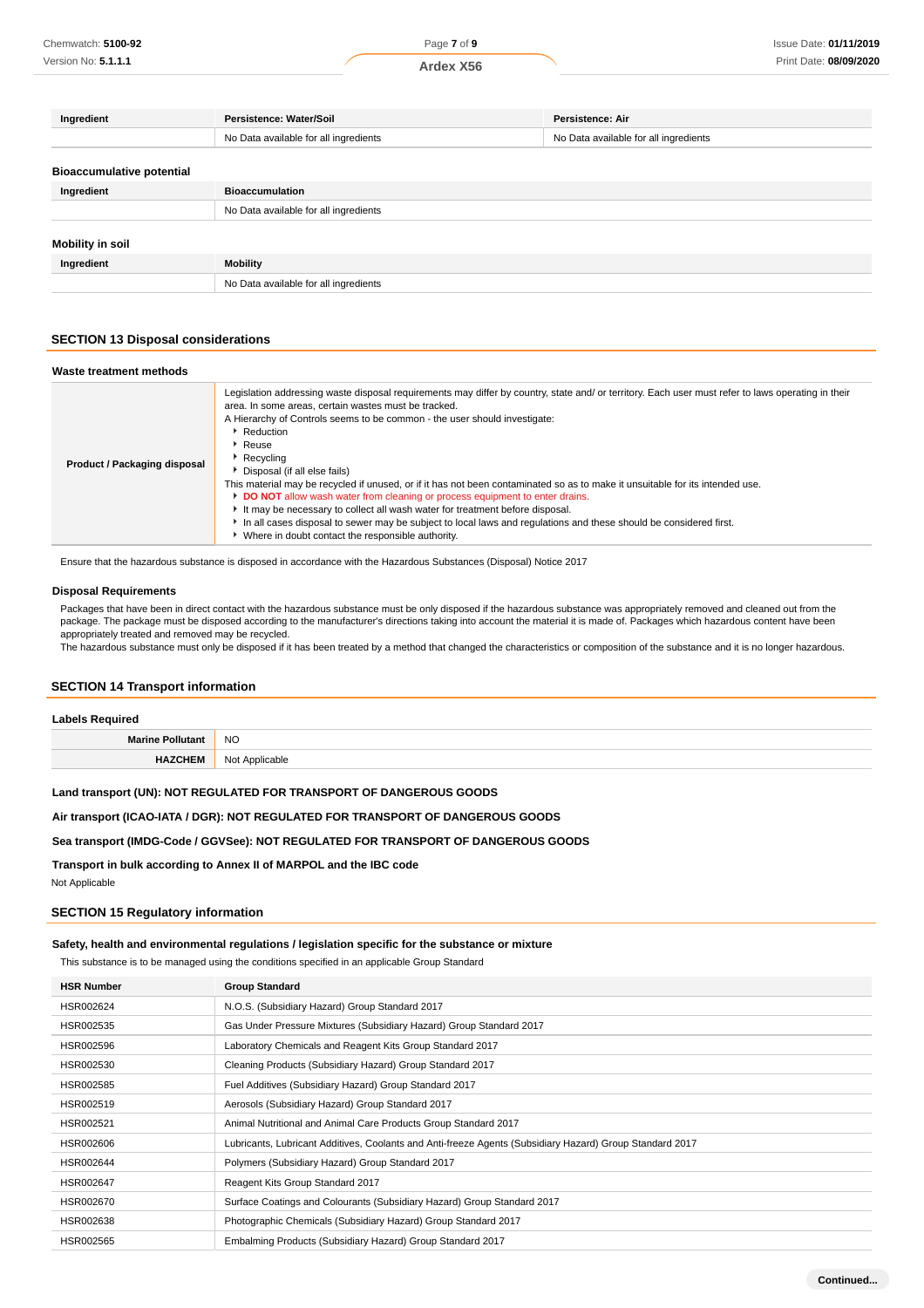### **Ardex X56**

| <b>HSR Number</b> | <b>Group Standard</b>                                                                  |
|-------------------|----------------------------------------------------------------------------------------|
| HSR002578         | Food Additives and Fragrance Materials (Subsidiary Hazard) Group Standard 2017         |
| HSR002558         | Dental Products (Subsidiary Hazard) Group Standard 2017                                |
| HSR002684         | Water Treatment Chemicals (Subsidiary Hazard) Group Standard 2017                      |
| HSR002573         | Fire Fighting Chemicals Group Standard 2017                                            |
| HSR100425         | Pharmaceutical Active Ingredients Group Standard 2017                                  |
| HSR002600         | Leather and Textile Products (Subsidiary Hazard) Group Standard 2017                   |
| HSR002571         | Fertilisers (Subsidiary Hazard) Group Standard 2017                                    |
| HSR002648         | Refining Catalysts Group Standard 2017                                                 |
| HSR002653         | Solvents (Subsidiary Hazard) Group Standard 2017                                       |
| HSR002544         | Construction Products (Subsidiary Hazard) Group Standard 2017                          |
| HSR002549         | Corrosion Inhibitors (Subsidiary Hazard) Group Standard 2017                           |
| HSR100757         | Veterinary Medicine (Limited Pack Size, Finished Dose) Standard 2017                   |
| HSR100758         | Veterinary Medicines (Non-dispersive Closed System Application) Group Standard 2017    |
| HSR100759         | Veterinary Medicines (Non-dispersive Open System Application) Group Standard 2017      |
| HSR002612         | Metal Industry Products (Subsidiary Hazard) Group Standard 2017                        |
| HSR002503         | Additives, Process Chemicals and Raw Materials (Subsidiary Hazard) Group Standard 2017 |
| HSR002552         | Cosmetic Products Group Standard 2017                                                  |

#### I **ethylene vinyl alcohol copolymer is found on the following regulatory lists**

New Zealand Inventory of Chemicals (NZIoC)

#### I **portland cement is found on the following regulatory lists**

### **graded sand is found on the following regulatory lists**

Chemical Footprint Project - Chemicals of High Concern List International Agency for Research on Cancer (IARC) - Agents Classified by the IARC Monographs International Agency for Research on Cancer (IARC) - Agents Classified by the IARC Monographs - Group 1 : Carcinogenic to humans New Zealand Approved Hazardous Substances with controls

New Zealand Inventory of Chemicals (NZIoC) New Zealand Workplace Exposure Standards (WES)

New Zealand Hazardous Substances and New Organisms (HSNO) Act - Classification of Chemicals New Zealand Hazardous Substances and New Organisms (HSNO) Act - Classification of Chemicals - Classification Data New Zealand Inventory of Chemicals (NZIoC) New Zealand Workplace Exposure Standards (WES)

### **Hazardous Substance Location**

Subject to the Health and Safety at Work (Hazardous Substances) Regulations 2017.

| <b>Hazard Class</b> | <b>Quantity (Closed Containers)</b> | Quantity (Open Containers) |
|---------------------|-------------------------------------|----------------------------|
| Not Applicable      | Not Applicable                      | Not Applicable             |

### **Certified Handler**

Subject to Part 4 of the Health and Safety at Work (Hazardous Substances) Regulations 2017.

| Close -                 | ntities           |
|-------------------------|-------------------|
| Not Annlics<br>Not<br>. | : Applicable<br>. |

Refer Group Standards for further information

### **Tracking Requirements**

Not Applicable

### **National Inventory Status**

| <b>National Inventory</b>     | <b>Status</b>                                                       |  |  |
|-------------------------------|---------------------------------------------------------------------|--|--|
| Australia - AIIC              | Yes                                                                 |  |  |
| Australia Non-Industrial Use  | No (ethylene vinyl alcohol copolymer; portland cement; graded sand) |  |  |
| Canada - DSL                  | Yes                                                                 |  |  |
| Canada - NDSL                 | No (ethylene vinyl alcohol copolymer; portland cement; graded sand) |  |  |
| China - IECSC                 | Yes                                                                 |  |  |
| Europe - EINEC / ELINCS / NLP | No (ethylene vinyl alcohol copolymer)                               |  |  |
| Japan - ENCS                  | No (portland cement)                                                |  |  |
| Korea - KECI                  | Yes                                                                 |  |  |
| New Zealand - NZIoC           | Yes                                                                 |  |  |
| Philippines - PICCS           | No (portland cement)                                                |  |  |
| USA - TSCA                    | Yes                                                                 |  |  |
| Taiwan - TCSI                 | Yes                                                                 |  |  |
| Mexico - INSQ                 | No (ethylene vinyl alcohol copolymer)                               |  |  |
| Vietnam - NCI                 | No (ethylene vinyl alcohol copolymer)                               |  |  |
| Russia - ARIPS                | No (ethylene vinyl alcohol copolymer)                               |  |  |